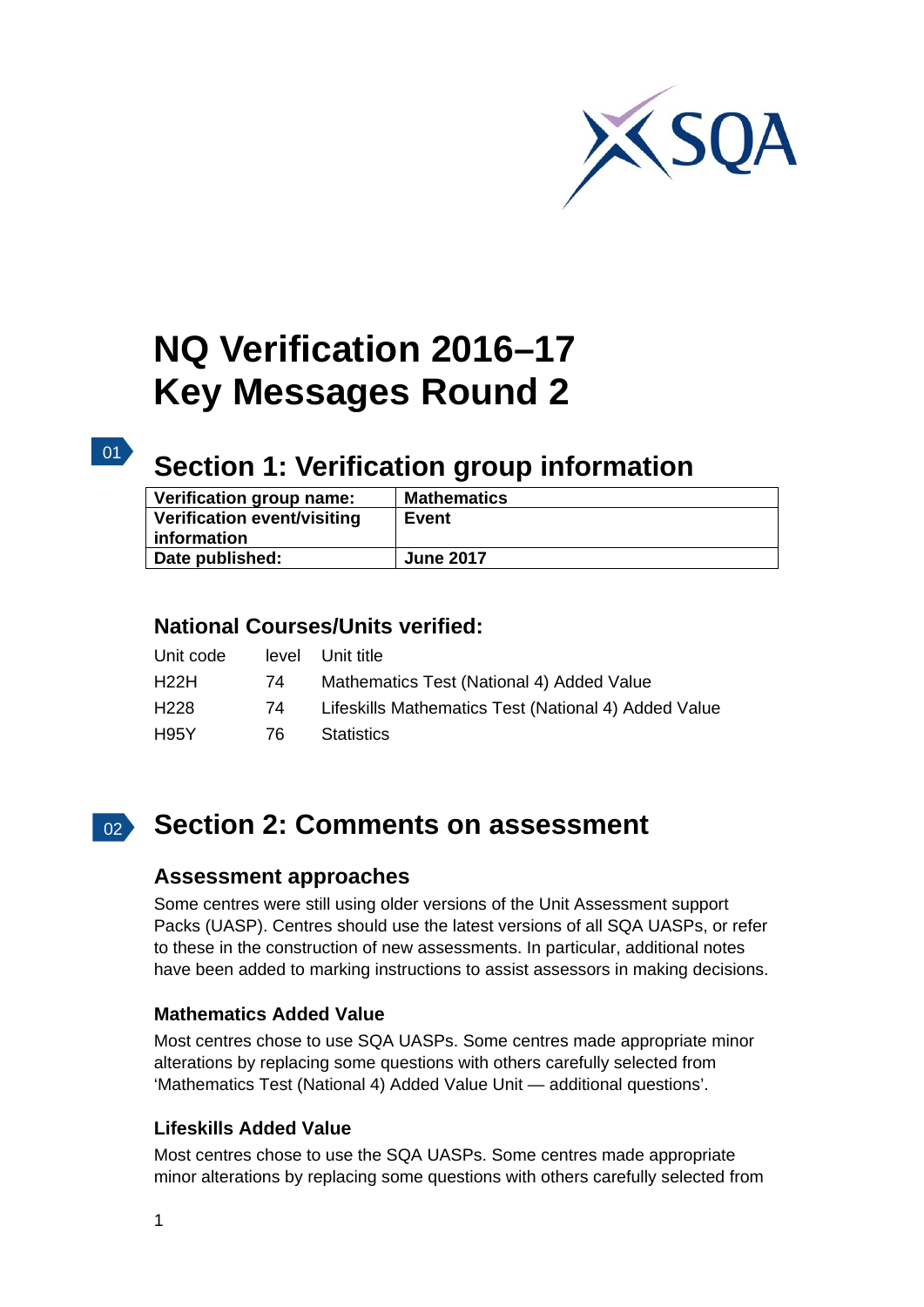'Lifeskills Mathematics Test (National 4) Added Value Unit — additional questions'.

#### **Statistics**

Most centres were making use of the latest version of the Unit Assessment Support Pack 1 or 2 for Statistics.

Centres are reminded to use the most up to date version of the UASP as there have been changes to the marking instructions to make it clearer where marks are awarded.

There are now two packages available on the secure site for centres to use.

#### **Assessment judgements**

#### **Mathematics Added Value**

The majority of centres made reliable judgements.

#### **Lifeskills Mathematics Added Value**

The majority of centres made reliable judgements.

#### **Statistics**

Centres are reminded to make reference to the additional notes in the marking instructions.

### 03 **Section 3: General comments**

#### **Mathematics and Lifeskills Mathematics**

Where a question requires a candidate to make a decision, a direct numerical comparison is not necessarily required. Candidates can often fulfil the demands of the question by using comparative language supported by appropriate working.

#### **Statistics**

There were a number of points to consider:

- Centres should encourage candidates to relate data values back to the context of the question.
- There is confusion between the use of the words 'range' and 'spread', and between 'invalid' and 'less accurate'.